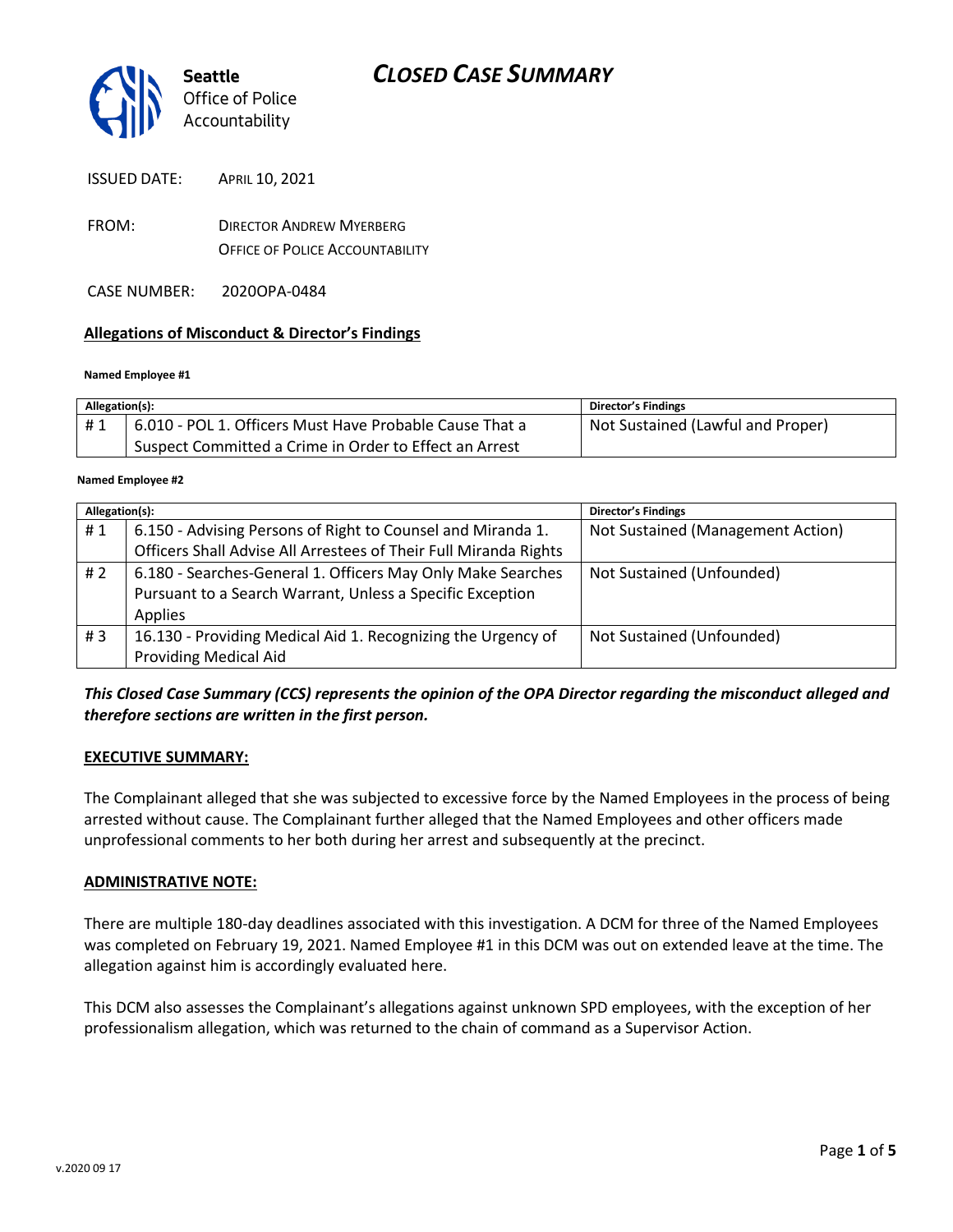

OPA CASE NUMBER: 2020OPA-0484

### **SUMMARY OF INVESTIGATION:**

This case arises out of the demonstrations that occurred within Seattle and across the nation in the wake of the killing of George Floyd by a Minneapolis Police Officer. These protests were unprecedented in scope and were directed at law enforcement.

## **A. The Arrest of the Complainant by Named Employee #1**

This incident occurred on July 25, 2020, at approximately 8:00 PM. At that time and for approximately 40 minutes prior, SPD officers had been engaged in clearing a large group of protesters from the area of 11th Avenue and Pine Street, near the East Precinct. After doing so, a group of officers, including the Named Employees, were directed to move protesters out of Cal Anderson Park. At that time, dispersal orders had been issued and any demonstrators who were remaining in the area were subject to arrest.

Involved Employee #1 (IE#1), Involved Employee #2 (IE#2), and Involved Employee #3 (IE#3), all bicycle officers, were assigned to the line of officers who conducted a sweep of the park. They followed behind a group of foot officers who walked in a line-abreast formation across a grassy field, toward a gravel path and a low concrete retaining wall. The officers were directing members of a crowd of protesters to move back and to leave the park, and most of them did so without contact from officers. A small number of individuals milled around in front of the officers and did not move back and away when ordered to do so.

Body Worn Video (BWV) of all three Involved Employees, as well as several other officers, captured this incident. As officers advanced, it appeared that at least two individuals, including one in a black t-shirt and shorts who was wearing a blue and gold hat and another in a red plastic poncho, attempted to physically obstruct the officers from advancing forward. Several of the line officers attempted to take the black-clothed individual into custody. When the line officers began arresting the black-clothed individual, IE#1 moved forward to assist in keeping other protesters from interfering in the arrest. The individual in the red poncho briefly moved toward IE#1 before retreating and leaving the area. At the time IE#1 moved toward the arrest scene, only the group of officers, the black-clothed individual, and the individual in the red poncho were visible on BWV.

From immediately behind IE#1, BWV captured an individual's voice screaming "what the fuck?" IE#1 turned around to face the area she had just been standing in, and BWV showed an individual in a teal helmet, heavy green jacket, and black jeans lying on the ground. This individual, later identified as the Complainant in this case, appeared to have fallen backward away from the arrested individual dressed in black. From reviewing BWV, it looked as if the Complainant had either attempted to de-arrest the black-clothed individual and been pushed back by officers when she attempted to do so, or refused to leave the area at the same time as that individual and was pushed by an unknown SPD officer causing her to fall down.

When IE#1 contacted the Complainant, the Complainant was lying on the ground and was not responding to officer directives to move. IE#1 shouted at the Complainant to "get out of here." IE#2, who had also ridden up to block off the arrest scene from interference by other protesters, directed the Complainant to "get on your feet and move." The Complainant could be heard stating "I was trying […] you just threw me." IE#1 then reached toward the Complainant, and the Complainant rolled onto her side and began to scream. After approximately eight seconds of this, IE#1 grabbed the Complainant's backpack strap and dragged her several feet across the gravel path toward the concrete retaining wall. Another officer present directed the Complainant to "move" and gestured with his arms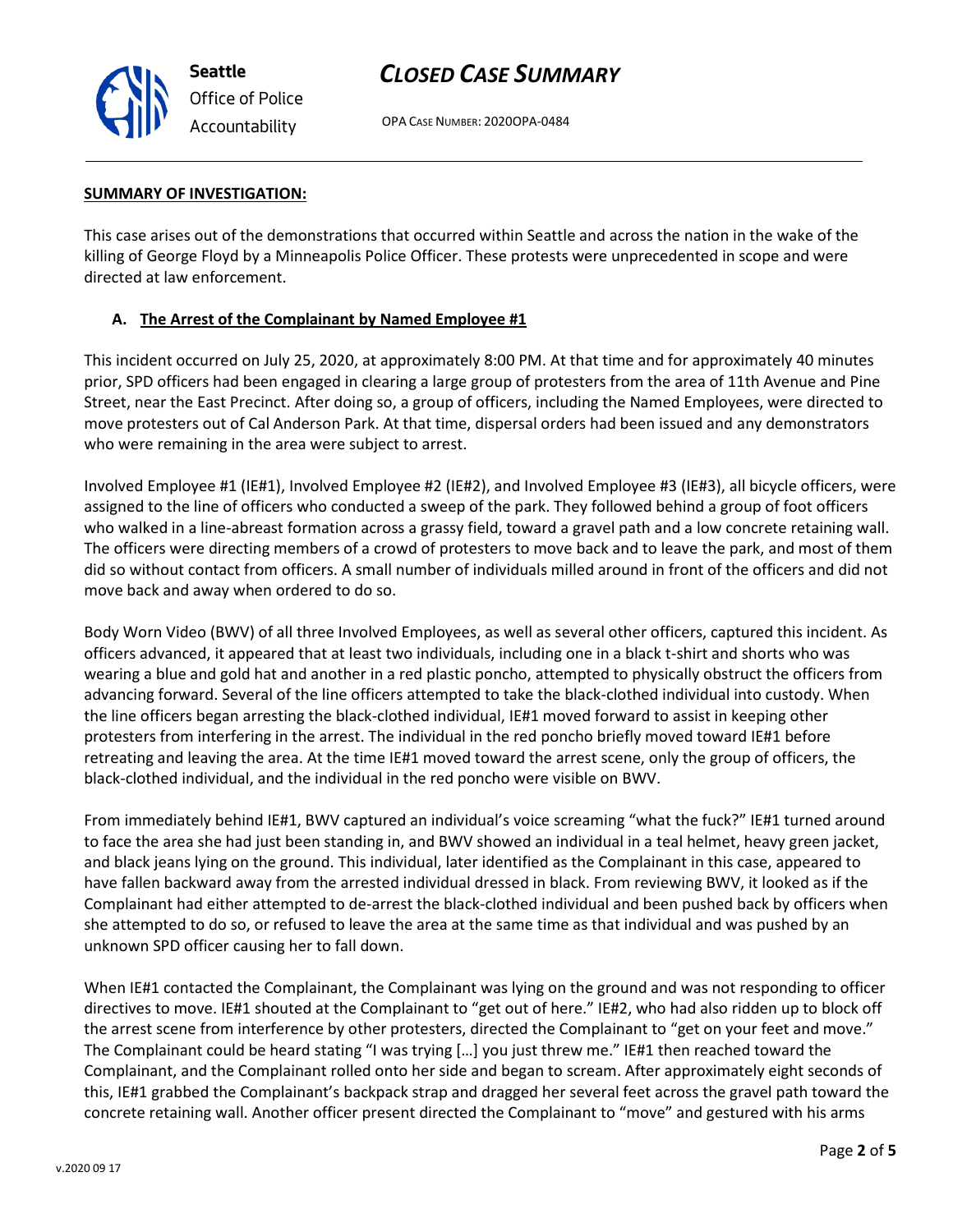OPA CASE NUMBER: 2020OPA-0484

away from the group of officers and the arrest scene. The Complainant, who was sitting on the ground, told IE#1 to "get away from [her]." IE#1 told the Complainant that if she did not leave the area, she would be taken to jail. The Complainant stood up and made an obscene gesture toward IE#1 while shouting profanity. She did not make any visible attempt to leave the scene despite clear avenues of egress in at least two directions. IE#1 grabbed the Complainant and pushed her slightly toward the low concrete wall, causing the Complainant to land against it, although she did not fall.

Named Employee #1 (NE#1), the sergeant on scene, stepped toward the Complainant and told her to leave the area or go to jail. BWV showed that the Complainant was seated on the low wall with open space behind her where officers were standing by and protesters were walking around. The Complainant turned to look at NE#1 but did not get up. NE#1 virtually immediately grabbed her, lifted her to her feet, and passed her to the officers, saying: "Jail…arrest her." The Complainant was placed under arrest.

As part of its investigation, OPA interviewed NE#1. He said that he was assigned to disperse the remainder of the demonstrators who had remained in Cal Anderson Park after the protest that had occurred earlier that day. He said that this protest was violent and was declared a riot, with significant property damage and multiple injuries to officers. NE#1 said that the purpose of the last push was to keep the crowd moving and to get them out of the area. While this was going on, NE#1 saw the Complainant in what he described as a "pushing contest" with IE#1. He saw IE#1 push the Complainant back and observed the Complainant land in a seated position on the lip of a reservoir.

NE#1 walked over to the Complainant and told her that she needed to leave the park, or she would be arrested and taken to jail. He told OPA that, given the Complainant's conduct and the totality of the circumstances, he was not going to give her very much time to comply. He recalled that she responded: "no." At that point, he told the Complainant that she was under arrest. He lifted her up and he passed her off to other officers.

## **B. Alleged Misconduct by Unknown SPD Employees**

The Complainant alleged the following misconduct against unknown SPD employees: (1) officers were unprofessional towards her; (2) officers did not read her Miranda warnings; (3) an officer caused her phone to be damaged and corrupted video evidence that she recorded; and (4) no arrestees were provided medical treatment at the West Precinct.

With regard to the Complainant's allegation of unprofessionalism, the specific comments that she detailed in her "video testimony" were not captured on Department video and could not be corroborated. There was BWV, however, of an interaction between the Complainant and two female officers. At that time, the Complainant spoke to the officers about defunding and how the officers – both women of color – were going to be fired first pursuant to comments made by the then-Chief of Police. The officers engaged in a back and forth with the Complainant, at the end of which the Complainant told them that "McDonalds is hiring." While OPA believed the conversation between the Complainant and the officers was unnecessary and could have been avoided, OPA did not find that it constituted unprofessionalism and returned the matter back to the chain of command to be handled as a Supervisor Action.

The remainder of the allegations are discussed below.



**Seattle** *Office of Police Accountability*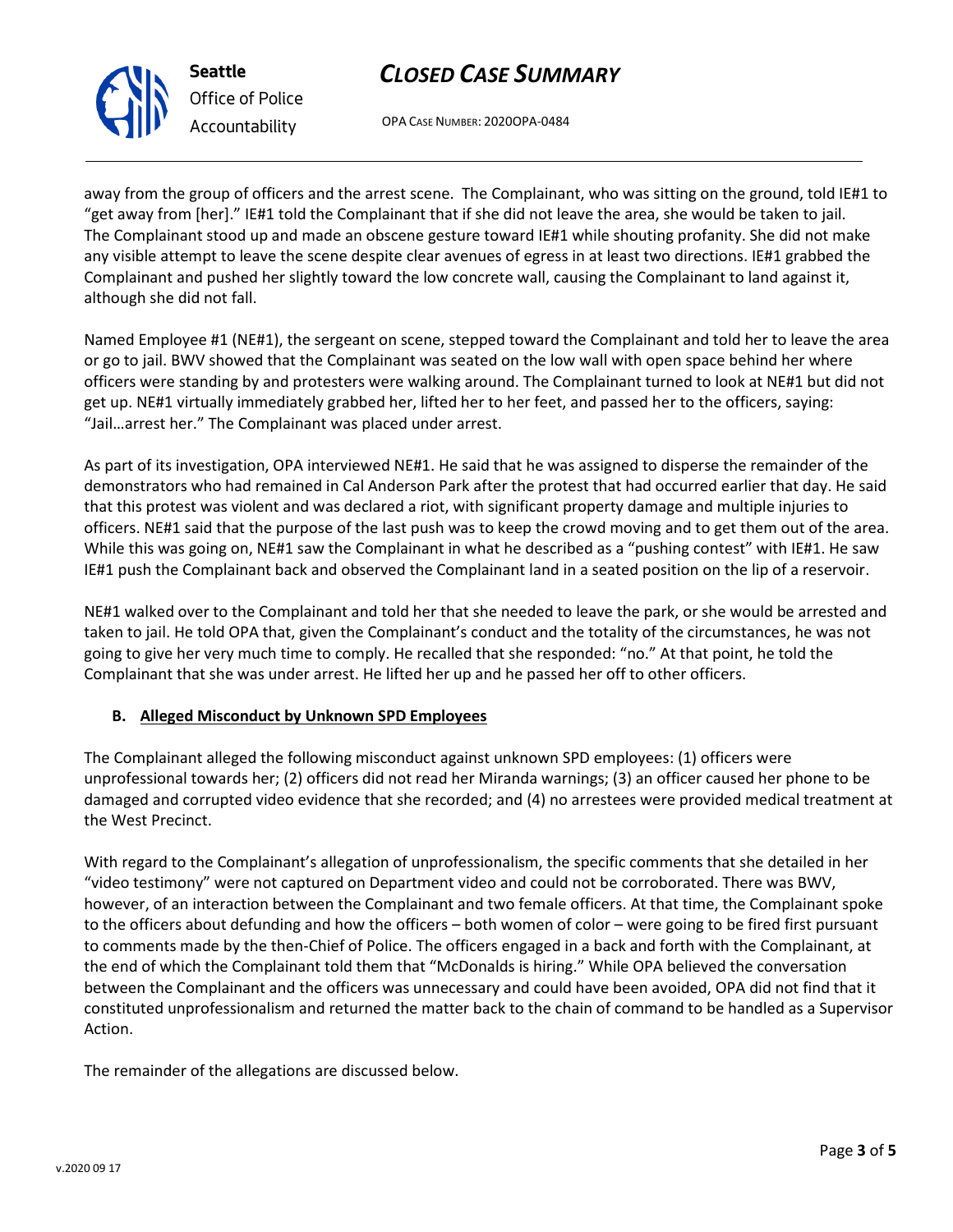

OPA CASE NUMBER: 2020OPA-0484

### **ANALYSIS AND CONCLUSIONS:**

## **Named Employee #1 - Allegation #1** *6.010 - POL 1. Officers Must Have Probable Cause That a Suspect Committed a Crime in Order to Effect an Arrest*

SPD Policy 6.010-POL-1 requires that officers have probable cause to believe that a suspect committed a crime when effectuating an arrest. Stated differently, where an arrest is not supported by probable cause, it violates law and Department policy. Probable cause exists when the facts and circumstances within an officer's knowledge are sufficient in themselves to support a reasonable belief that an offense has been or is being committed.

In assessing the Complainant's arrest, OPA notes that the BWV does not support NE#1's recollection that the Complainant said "no" when told to leave the park or be arrested. OPA also believes that NE#1 reacted very quickly and could have and should have given the Complainant more of an opportunity to comply. While OPA does not think that she would have been cooperative given her demonstrated behavior, it would have provided even more of a basis to arrest.

The above being said, the Complainant could have been arrested simply by a function of her being in that location at the time. Multiple dispersal orders were given, and demonstrators were informed that, if they did not leave the vicinity, they would be arrested. The Complainant did not do so, and she had no legal right to remain in the area. As such, even though NE#1 providing the Complainant additional time to comply with his order would have been optimal, the failure to do so did not vitiate probable cause and her arrest was lawful.

Accordingly, OPA recommends that this allegation be Not Sustained – Lawful and Proper.

Recommended Finding: **Not Sustained (Lawful and Proper)**

## **Named Employee #2 - Allegation #1**

## *6.150 - Advising Persons of Right to Counsel and Miranda 1. Officers Shall Advise All Arrestees of Their Full Miranda Rights*

SPD Policy 6.010-POL-3 requires that arrestees be read their Miranda warnings "as soon as practical" after being taken into custody.

From a review of BWV, none of the officers who arrested the Complainant read her Miranda warnings. In addition, OPA could not find any evidence that any other officers, including those assigned to arrest processing, did so. Given this, it appears that this policy was not complied with by any of the officers who interacted with the Complainant.

This being said, the Complainant was not subjected to a custodial interrogation at any time and, as such, the failure to read Miranda warnings was a technical violation. It was also likely the result of the chaotic nature of the demonstration and, at times, the lack of clear roles and responsibilities between arresting officers and arrest processing officers, which can lead to the failure to provide Miranda warnings. OPA believes this is a systemic issue, rather than misconduct, that is better addressed via a Management Action Recommendation.

## Recommended Finding: **Not Sustained (Management Action)**